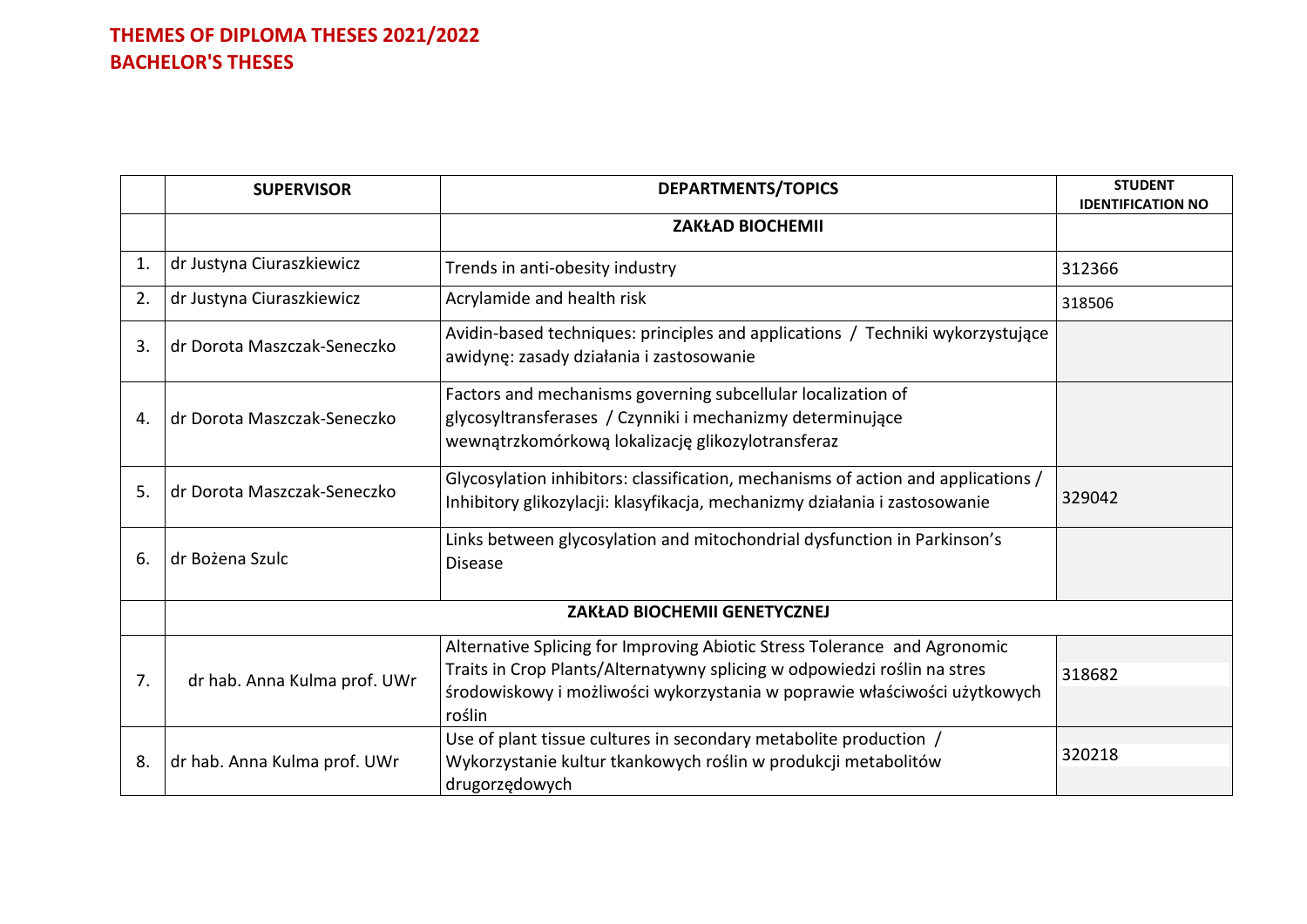| dr hab. Magdalena Żuk prof. UWr | Antisense Oligonucleotide Therapies for Neurodegenerative Diseases / Terapie<br>chorób neurodegeneracyjnych z zastosowaniem antysensowych<br>oligonukleotydów                                  | 318455 |
|---------------------------------|------------------------------------------------------------------------------------------------------------------------------------------------------------------------------------------------|--------|
| dr hab. Magdalena Żuk prof. UWr | The role of epigenetic markers in the "memory of stress" in plants / Rola<br>markerów epigenetycznych w "pamięci stresu" u roślin                                                              | 320214 |
|                                 | <b>ZAKŁAD BIOFIZYKI</b>                                                                                                                                                                        |        |
| dr hab. Joanna Grzyb            | Application of fluorescence anistropy in protein research / Zastosowanie<br>pomiarów anizotropii fluorescencji w badaniach białek                                                              |        |
| dr hab. Joanna Grzyb            | Red-ox reaction in the living cell - a possible way of biotechnological utilization /<br>Komórkowe reakcje red-oks - potencjał wykorzystania biotechnologicznego                               |        |
|                                 | ZAKŁAD BIOLOGII MOLEKULARNEJ KOMÓRKI                                                                                                                                                           |        |
| dr Małgorzata Heidorn-Czarna    | Mitophagy in plants: molecular mechanism and physiological functions                                                                                                                           | 320274 |
| <b>ZAKŁAD CYTOBIOCHEMII</b>     |                                                                                                                                                                                                |        |
| dr Anita Hryniewicz - Jankowska | The role of membrane rafts in signaling pathways associated with the<br>progression of prostate cancer / . Rola tratw błonowych w szlakach<br>sygnałowych związanych z progresją raka prostaty |        |
| dr Anita Hryniewicz - Jankowska | The presence, characteristics and role of EFR3 proteins / Występowanie,<br>charakterystyka i rola białek EFR3                                                                                  |        |
| dr Dominik Drabik               | Application of artificial intelligence in drug design / . Wykorzystanie sztucznej<br>inteligencji przy projektowaniu leków -                                                                   | 318611 |
|                                 |                                                                                                                                                                                                |        |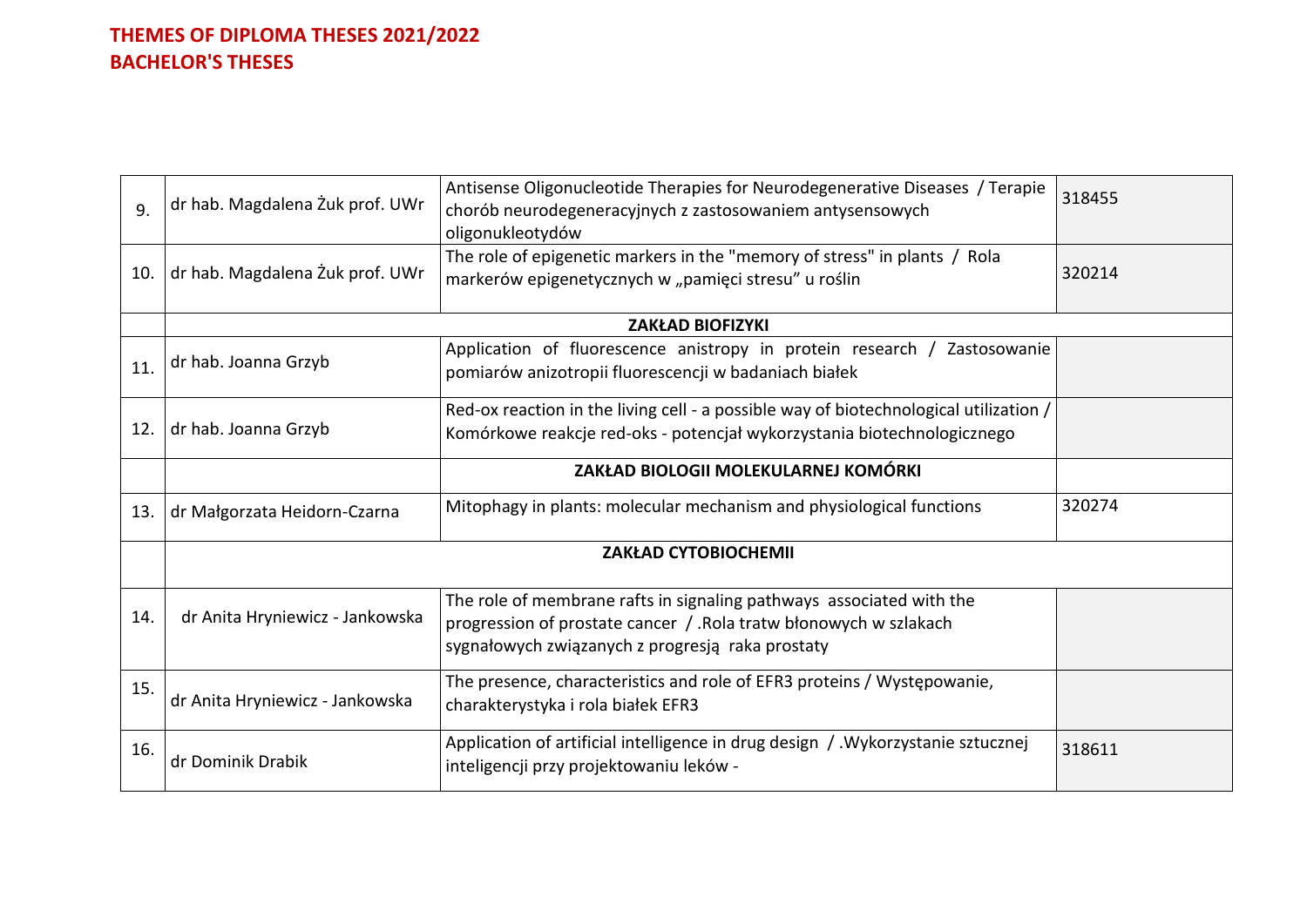| 17. | dr Dominik Drabik                          | Microdomains in bacterial membra / Mikrodomeny w błonach bakteryjnych                                                                                                   | 318498 |  |
|-----|--------------------------------------------|-------------------------------------------------------------------------------------------------------------------------------------------------------------------------|--------|--|
|     |                                            | ZAKŁAD INŻYNIERII BIAŁKA                                                                                                                                                |        |  |
| 18. | dr hab. Małgorzata Zakrzewska<br>prof. UWr | "FGF and FGFR system as a therapeutic target in cancer".                                                                                                                | 319388 |  |
| 19. | dr hab. Małgorzata Zakrzewska<br>prof. UWr | The role of fibroblast growth factor receptors in the metabolic activity induced<br>by canonical FGF proteins                                                           | 320433 |  |
|     | 19a dr hab. Daniel Krowarsch               | Application of cryo-electron microscopy for protein structure determination /<br>Zastosowanie mikroskopii krioelektronowej do badania struktur przestrzennych<br>białek | 319030 |  |
|     | ZAKŁAD INŻYNIERII BIAŁKA                   |                                                                                                                                                                         |        |  |
| 20. | dr hab. Łukasz Opaliński                   | The significance of endocytosis for potency and selectivity of cytotoxic<br>conjugates in precise cancer therapy                                                        | 320269 |  |
| 21. | dr hab. Łukasz Opaliński                   | Engineering of galectins for biomedical applications                                                                                                                    |        |  |
|     |                                            | ZAKŁAD LIPIDÓW I LIPOSOMÓW                                                                                                                                              |        |  |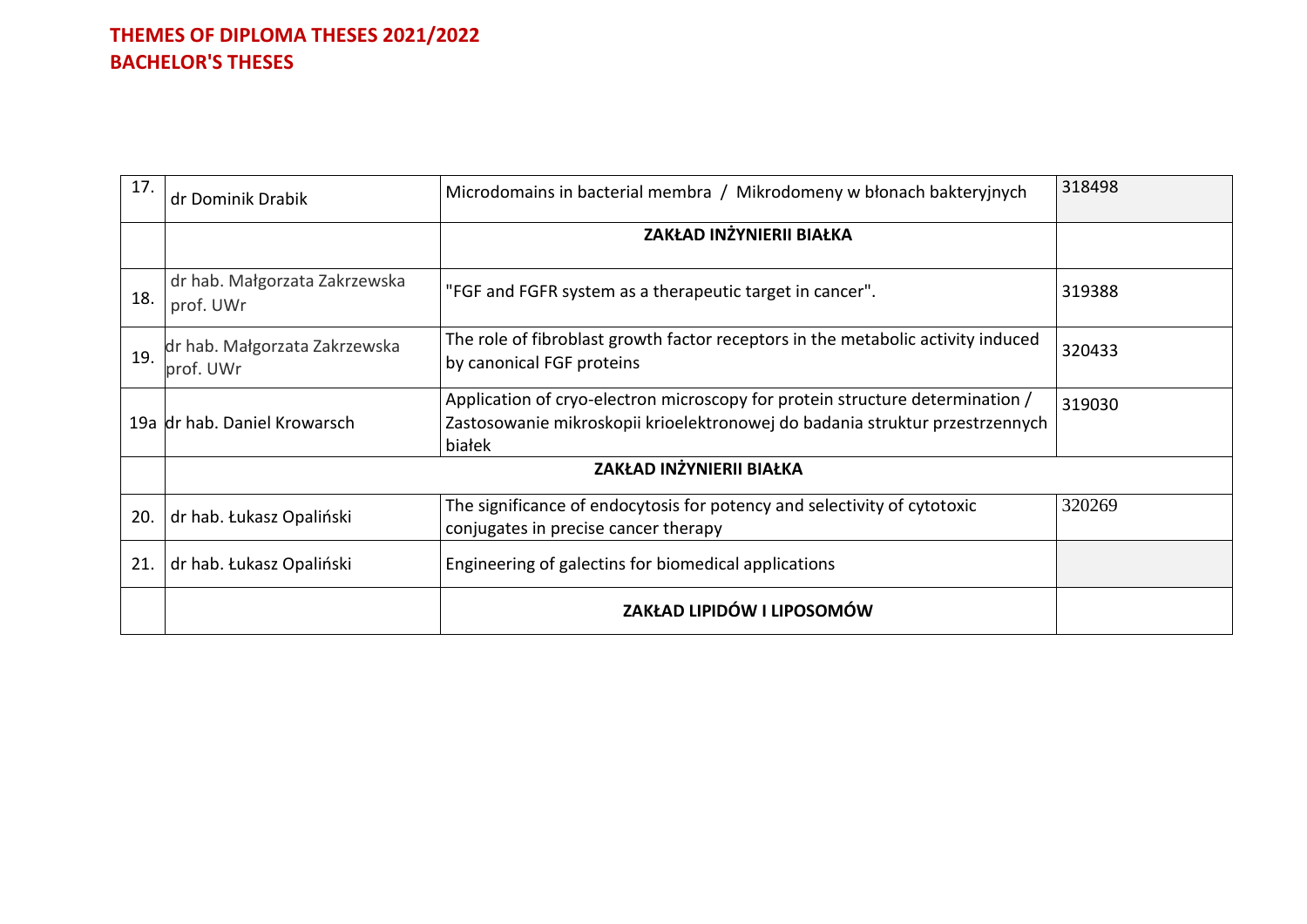| 22. | dr Magdalena Zaremba - Czogalla          | Cancer immunotherapy / Immunoterapia nowotworów                                                                                                           | 319404 |  |  |
|-----|------------------------------------------|-----------------------------------------------------------------------------------------------------------------------------------------------------------|--------|--|--|
| 23. | dr Magdalena Zaremba - Czogalla          | The tumor microenvironment / Mikrośrodowisko guza nowotworowego /                                                                                         | 307638 |  |  |
|     | ZAKŁAD BIAŁEK JĄDROWYCH                  |                                                                                                                                                           |        |  |  |
| 24. | dr Katarzyna Piekarowicz                 | Retroviral vectors in the development of novel therapies                                                                                                  | 320270 |  |  |
| 25. | dr Katarzyna Piekarowicz                 | Current state of gene therapy - is it a revolution in a treatment of genetic<br>diseases?                                                                 | 319386 |  |  |
|     | <b>ZAKŁAD MIKROBIOLOGII MOLEKULARNEJ</b> |                                                                                                                                                           |        |  |  |
| 26. | dr Marcin Wolański                       | Transcriptional regulation of secondary metabolite gene clusters in bacteria -                                                                            | 318702 |  |  |
|     | <b>ZAKŁAD PATOLOGII KOMÓRKI</b>          |                                                                                                                                                           |        |  |  |
| 27. | dr hab. Antonina Mazur                   | Uveal melanoma: biology, diagnosis and treatment                                                                                                          | 320305 |  |  |
|     | ZAKŁAD CHEMII BIOLOGICZNEJ               |                                                                                                                                                           |        |  |  |
| 28. | dr Adam Pomorski                         | Strategies for regio-selecitve placement of post-translational modifications/<br>Strategie regioselektywnego umieszczania modyfikacji post-translacyjnych |        |  |  |
|     | <b>ZAKŁAD BIOTRANSFORMACJI</b>           |                                                                                                                                                           |        |  |  |
| 29  | dr hab. Dorota Dziadkowiec               | Phase separation in genome organization across evolution                                                                                                  | 318452 |  |  |
|     |                                          |                                                                                                                                                           |        |  |  |